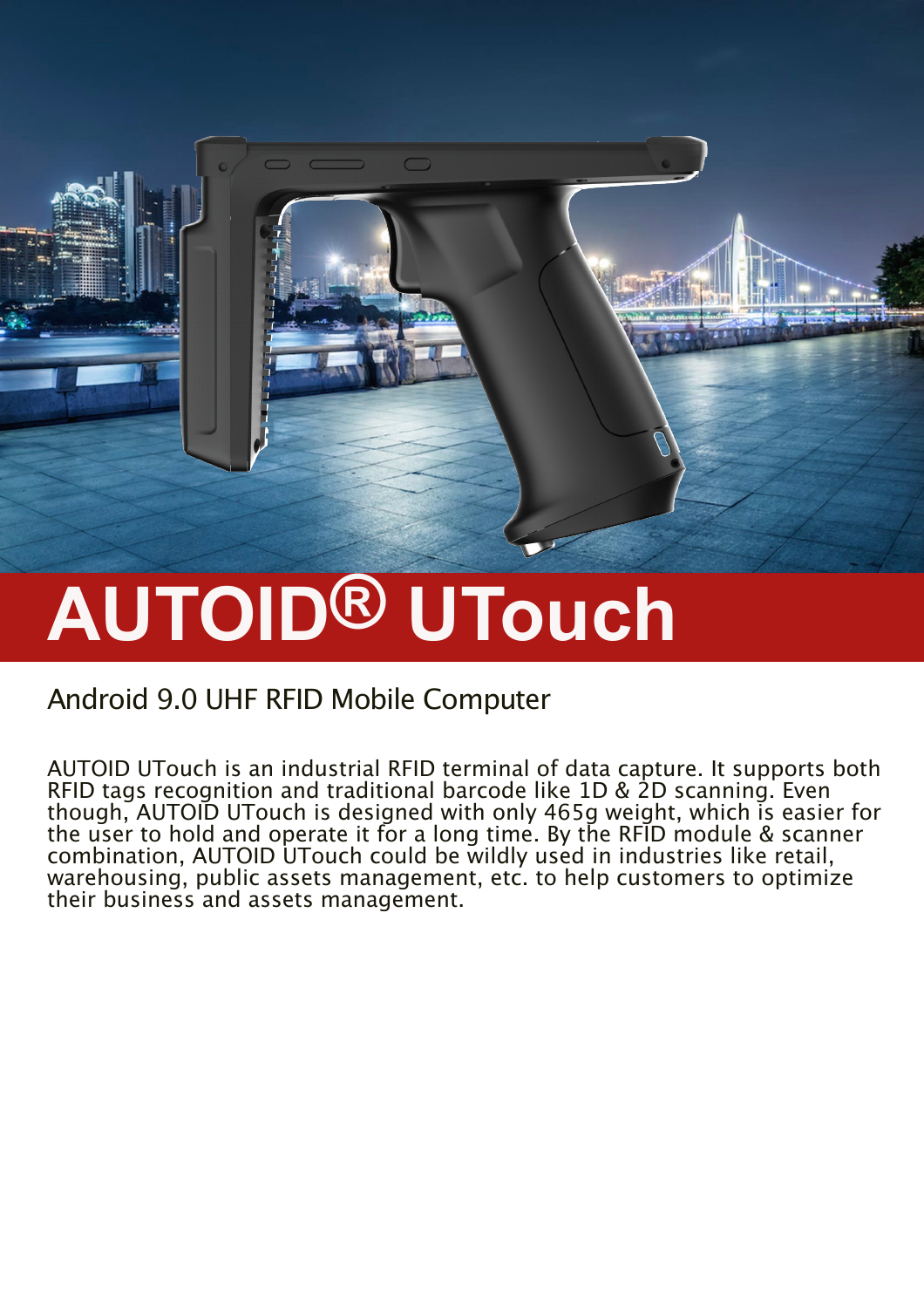

#### **AUTOID UTouch PERFORMANCE CHARACTERISTICS**

| <b>CPU</b>                            | Cortex-A53 Octa core 1.8GHz                                                                             |
|---------------------------------------|---------------------------------------------------------------------------------------------------------|
| <b>Operating System</b>               | Android 9.0                                                                                             |
| <b>RAM/ROM</b>                        | 4GB+64GB                                                                                                |
| <b>SIM Card Slot</b>                  | Micro SIM card*1 + PSAM card*1                                                                          |
| <b>Expansion Slot</b>                 | Micro SD Card, 128GB SDHC compatible                                                                    |
| <b>Interface/Communication</b>        | Industrial waterproof Type-C USB interface, support USB2.0 high speed,<br>Support OTG                   |
| Keyboard                              | Volume +, Volume -, Power on/off button, 2 scan buttons, pistol grip scan<br>button, and 1 customer key |
|                                       | 5.2 inch size Capacitive screen                                                                         |
| <b>Display</b>                        | 1920(H)×1080(W)                                                                                         |
|                                       | Device battery: removable 6400mAh rated capacity                                                        |
|                                       | Bottom type-C USB interface, support QC 3.0, support intelligently                                      |
| <b>Power Supply</b>                   | identifying PC and charger.                                                                             |
|                                       | Support charging cradle for charging the pistol grip                                                    |
| <b>Notification</b>                   | Sound, vibration, LED indicator light                                                                   |
| <b>Audio</b>                          | Built-in speaker of 1W, built-in dual microphone, the 3.5 mm stereo                                     |
|                                       | headset interface                                                                                       |
| <b>Sensor</b>                         | Acceleration sensor, optical and distance sensor, electronic compass and                                |
|                                       | gyroscope                                                                                               |
| <b>Dimension</b>                      | 156(H)×127.5(W)×79.5(T)mm                                                                               |
| Weight(including<br>standard battery) | 480g (depends on different configurations)                                                              |
| <b>Operating Temp</b>                 | -20°Cto +50°C                                                                                           |
|                                       | -20 $^{\circ}$ Cto +50 $^{\circ}$ C (include battery)                                                   |
| <b>Storage Temp</b>                   | -20 $°C$ to +70 $°C$ (no battery)                                                                       |
| <b>Humidity</b>                       | 5% to 95% RH non-condensing                                                                             |
| <b>Sealing Grade</b>                  | <b>IP65</b>                                                                                             |
| <b>Drop Specification</b>             | Multiple drops from 1.5m                                                                                |
| <b>Tumble Specification</b>           | 1,000 1.64 ft./0.5 m tumbles (2,000 drops) resistance                                                   |
| <b>ESD</b>                            | ±15kV Air discharge, ±8kV direct discharge                                                              |

#### **AUTOID UTouch DATA COLLECTION OPTIONS**

| <b>Function 1</b>        | 2D Image Scan Engine (Option 1) |
|--------------------------|---------------------------------|
| <b>Sensor Resolution</b> | 1600(H)×1200(V)                 |
| <b>Rotate</b>            | $360^\circ$                     |
| <b>Pitch Angle</b>       | ±60°                            |
| <b>Skew Tolerance</b>    | $±55^\circ$                     |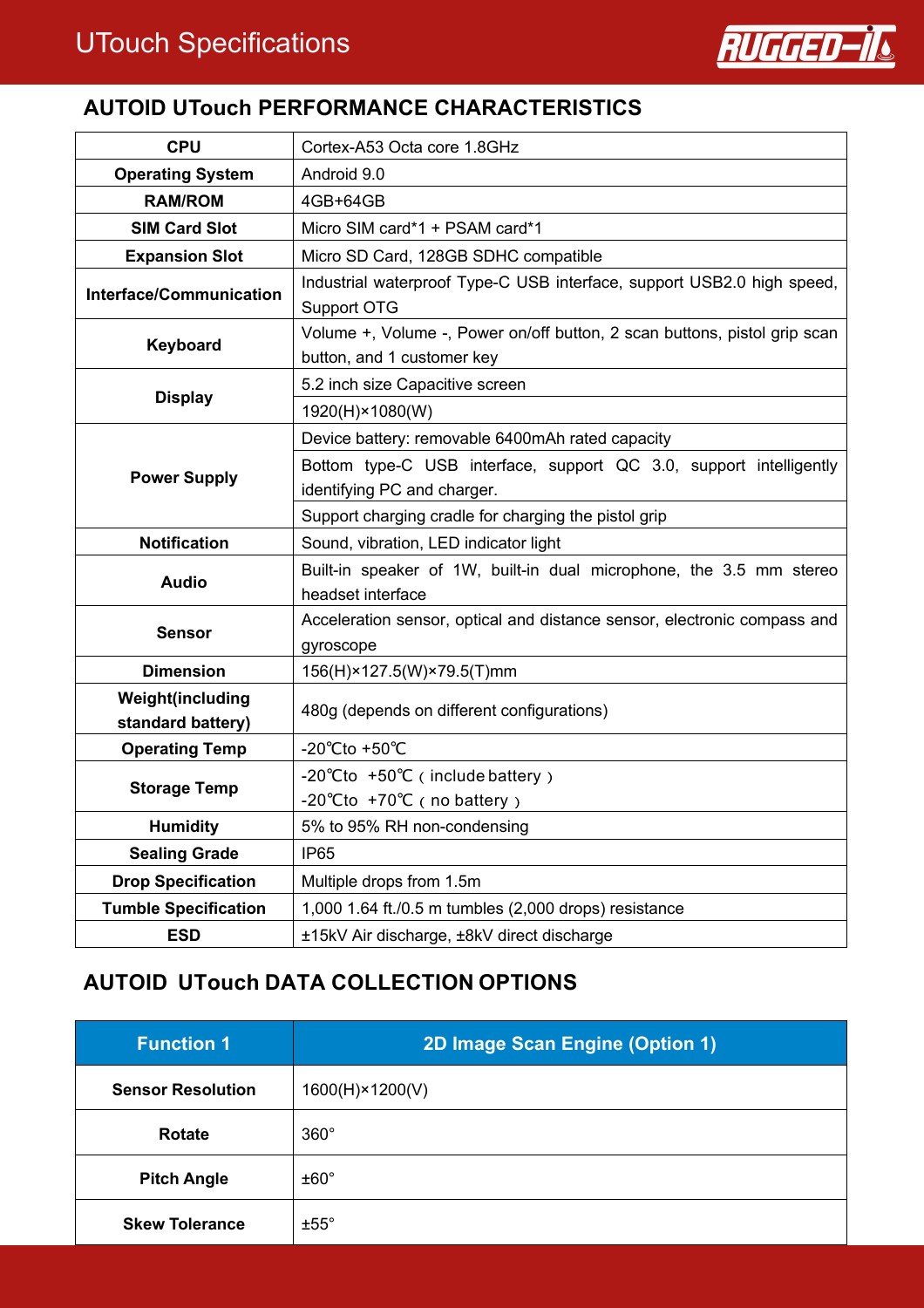# UTouch Specifications



| <b>Scan Depth</b>                   | 5mil Code39 (9 characters) 62-138mm;<br>20mil Code128 (12 characters) 100-550mm                                                                                                                                                                                                        |
|-------------------------------------|----------------------------------------------------------------------------------------------------------------------------------------------------------------------------------------------------------------------------------------------------------------------------------------|
| <b>Image Frame</b>                  | 15fps                                                                                                                                                                                                                                                                                  |
| <b>Code Support</b>                 | $1D$ :<br>UPC/EAN, Code128, GS1-128, Code 39, Trioptic, Code 32, Code 93,<br>Code11, Matrix 2 of 5, Interleaved 2 of 5, IATA 2 of 5, Industrial 2 of 5,<br>Codabar, MSI, Code11, etc.<br>2D:<br>PDF417, MicroPDF417, Composite Code, Data Matrix, Maxicode, QR<br>Code, MicroQR, Aztec |
| <b>Light source system</b>          | White light ligting and red laser aiming                                                                                                                                                                                                                                               |
| <b>Minimum printing</b><br>contrast | 40%                                                                                                                                                                                                                                                                                    |
| <b>Function 2</b>                   | 2D Image Scan Engine (Option 2)                                                                                                                                                                                                                                                        |
| <b>Sensor Resolution</b>            | 1280(H)×800(V)                                                                                                                                                                                                                                                                         |
| <b>Rotate</b>                       | $360^\circ$                                                                                                                                                                                                                                                                            |
| <b>Pitch Angle</b>                  | $±60^{\circ}$                                                                                                                                                                                                                                                                          |
| <b>Skew Tolerance</b>               | $±55^{\circ}$                                                                                                                                                                                                                                                                          |
| <b>Laser Safety Grade</b>           | Class II                                                                                                                                                                                                                                                                               |
| <b>Image Frame</b>                  | 60fps                                                                                                                                                                                                                                                                                  |
| <b>Code Support</b>                 | 1D:<br>UPC/EAN, UPC/EAN, Code128, GS1-128, Code 39, Code 32, Code<br>93, Code11, Matrix 2 of 5, Interleaved 2 of 5, IATA 2 of 5, Industrial2 of<br>5, Codabar, MSI, Code11, etc.<br>2D:<br>PDF417, MicroPDF417, Data Matrix, Maxicode, QR Code, MicroQR,<br>Aztec, etc.                |
| <b>Light source system</b>          | Warm light, laser aiming                                                                                                                                                                                                                                                               |
| <b>Minimum printing</b><br>contrast | 20%                                                                                                                                                                                                                                                                                    |
| <b>Function 3</b>                   | <b>Camera</b>                                                                                                                                                                                                                                                                          |
| <b>Front Camera</b>                 |                                                                                                                                                                                                                                                                                        |
| <b>Photo Function</b>               | Fixed-focus                                                                                                                                                                                                                                                                            |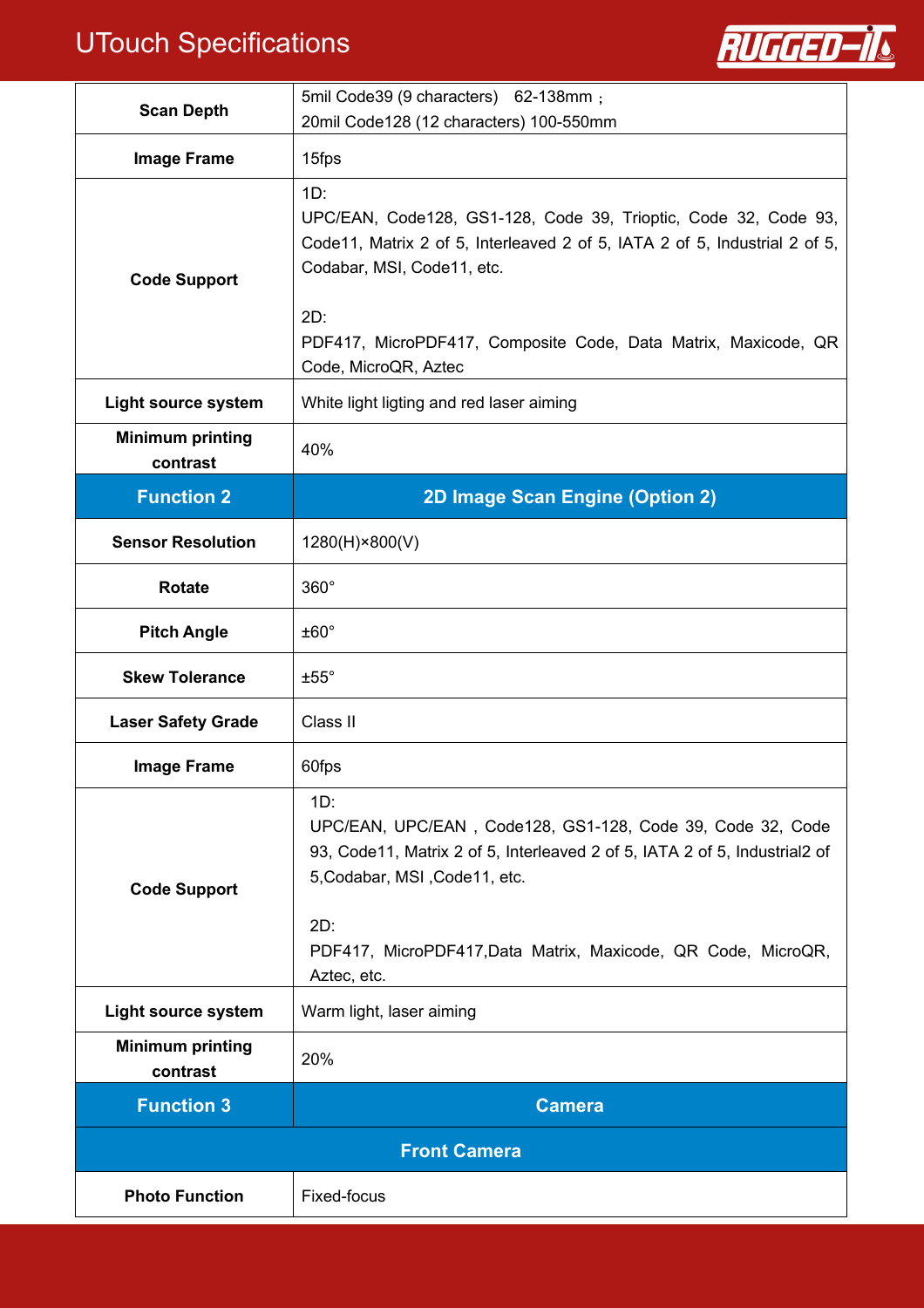## UTouch Specifications



| <b>Pixel</b>              | 5.0 mega pixel                                                                                                                                                                                                                              |
|---------------------------|---------------------------------------------------------------------------------------------------------------------------------------------------------------------------------------------------------------------------------------------|
|                           | <b>Rear Camera</b>                                                                                                                                                                                                                          |
| <b>Photo Function</b>     | Auto-focus                                                                                                                                                                                                                                  |
| <b>Pixel</b>              | 13.0 mega pixel                                                                                                                                                                                                                             |
| <b>Flashlight</b>         | Support double flashlights                                                                                                                                                                                                                  |
| <b>Function 4</b>         | <b>RFID Read/Write(HF)</b>                                                                                                                                                                                                                  |
| <b>Read-write tag</b>     | Support ISO15693, ISO14443A/B<br>(without)<br>encryption<br>protocol),<br>ISO14443A encrypted tags (Mifare one S50, S70 and the compatible<br>cards), support NFC protocol and Identification Cards.                                        |
| <b>Frequency</b>          | HF Frequency 13.56MHz                                                                                                                                                                                                                       |
| <b>Reading distance</b>   | Typical value >2.5cm for ISO15693, typical value >1.5cm for ISO14443A,<br>and typical value >0.5cm for ISO14443B (depending on the tags), support<br>ID cards.                                                                              |
| <b>Function 5</b>         | <b>Safety Module</b>                                                                                                                                                                                                                        |
| <b>Type</b>               | Micro PSAM card*1                                                                                                                                                                                                                           |
| <b>Function 6</b>         | <b>GPS Location information collection</b>                                                                                                                                                                                                  |
| <b>Positioning system</b> | GPS, Beidou, GLONASS(Three in one)                                                                                                                                                                                                          |
| <b>Frequency</b>          | GPS: L1(1.575GHz), Beidou: B1(1.561GHz), GLONASS: L1(1.602GHZ)                                                                                                                                                                              |
| <b>Accuracy</b>           | 5-10meter (OPEN SKY)                                                                                                                                                                                                                        |
| <b>Function 7</b>         | <b>Fingerprint(Option)</b>                                                                                                                                                                                                                  |
| <b>Fingerprint</b>        | Pixel array : 112*96<br>Collection area: 5.6*4.8 mm<br>Resolving power: 508DPI<br>Gray scale: 8 位<br>Interfacemode : SPI, Max 16MHz<br>Built in clock: 66MHz<br>Direction of finger pressing : 360 degrees<br>Cold screen wake up : Support |

#### **AUTOID UTouch WIRELESS DATA COMMUNICATIONS**

| <b>Function 1</b>      | <b>WLAN WIFI</b>                                                         |
|------------------------|--------------------------------------------------------------------------|
| <b>Protocol</b>        | IEEE 802.11a/b/g/n/ac (2.4G/5G dual-band WIFI)                           |
| <b>Frequency Range</b> | Depending on the country (region), 2.4 GHz is 2.412 GHz-2.472 GHz; 5 GHz |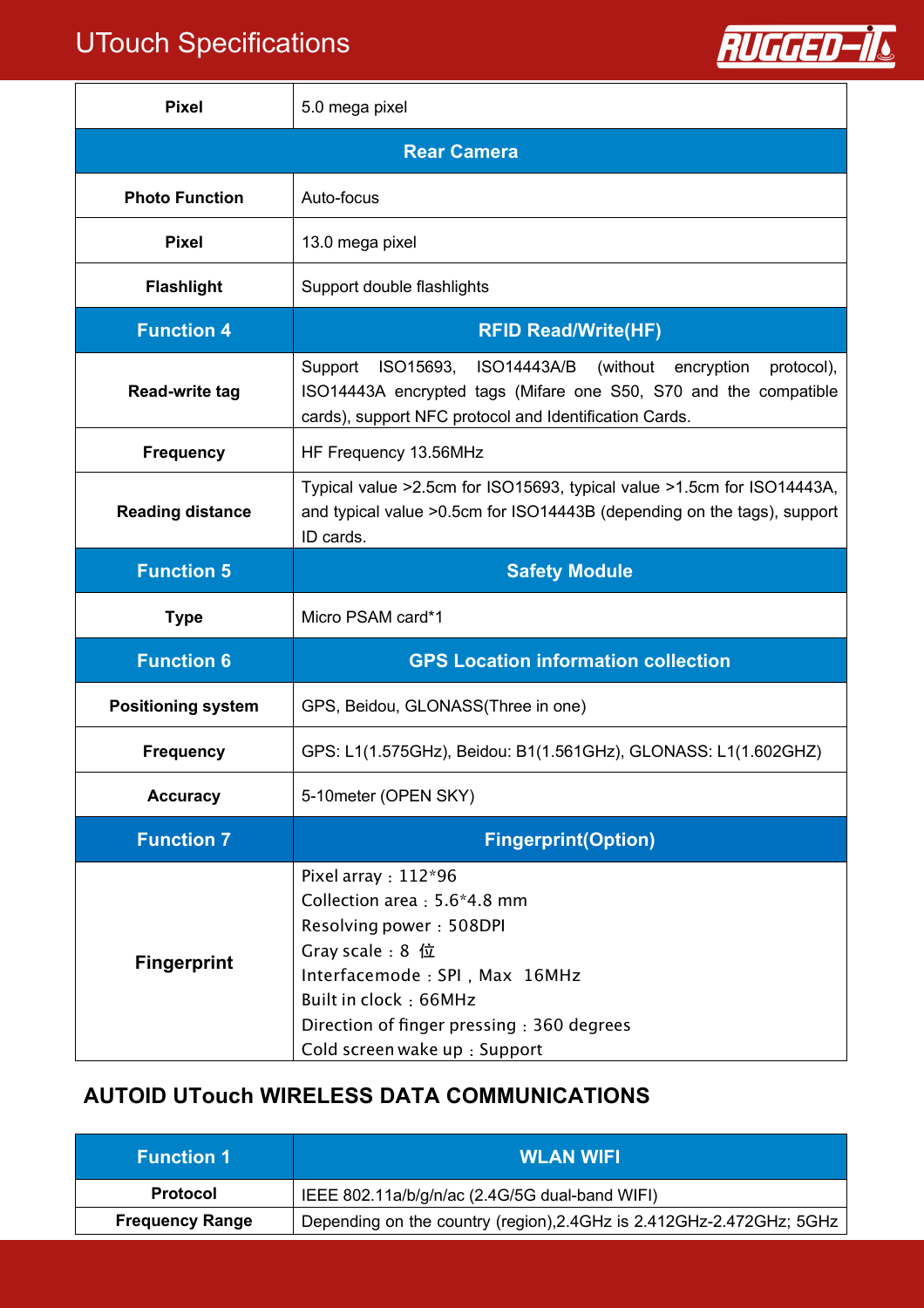### UTouch Specifications



|                   | is 5.170GHz-5.825GHz                                   |
|-------------------|--------------------------------------------------------|
| <b>Function 2</b> | <b>WWAN All Network Server (7 mode 18 frequencies)</b> |
| <b>Network</b>    | GSM: Qual Band(850/900/1800/1900Mhz)                   |
|                   | TD-SCDMA: Band34, Band39                               |
|                   | WCDMA: Band1, Band2, Band5, Band8                      |
|                   | CDMA 1x/EVDO: BC0                                      |
|                   | TDD-LTE: Band38, Band39, Band40, Band41                |
|                   | FDD-LTE: Band1, Band3, Band5, Band7, Band8             |
| <b>Function 3</b> | <b>WPAN Bluetooth</b>                                  |
| <b>Standard</b>   | Bluetooth 4.2(support BLE)                             |
| <b>Power</b>      | Class II                                               |

#### **AUTOID UTouch RFID DATA COLLECTION**

| <b>Function 1</b>        | <b>RFID Read/Write(UHF)</b>                                                                      |
|--------------------------|--------------------------------------------------------------------------------------------------|
| Read-write tag           | Support ISO-18000-6C/EPCC1G2                                                                     |
| <b>Antenna Parameter</b> | 4dBi circular polarization, default as 920-925MHz                                                |
| <b>Frequency</b>         | 840-960MHz (may be slightly different depending on the country or<br>region), default 902-928MHz |
| <b>Operation Mode</b>    | Work with frequency hopping spread spectrum (FHSS) or fixed frequency                            |
| <b>Output power</b>      | $1 \sim 33$ d $Bm$                                                                               |
| <b>Reading distance</b>  | $\geq$ 8m @impinj H47 (depending on the tag and environment)                                     |
| <b>Writing distance</b>  | 0-300cm (depending on the tag and environment)                                                   |
| Multi-tab reading        | 200 pieces tags/s (actual speed subjects to the influence of surroundings)                       |
| <b>Reading rate</b>      | 12ms/word (in average with every word as 32bits)                                                 |
| <b>Writing rate</b>      | 60ms/word (in average with every word as 32bits)                                                 |
| <b>Power consumption</b> | less than 8W (average)                                                                           |

#### **AUTOID UTouch THE THIRD PARTY APPLICATION SUPPORT**

| <b>System Software</b> | Android 9.0             |
|------------------------|-------------------------|
| System programming     | Eclipse, Android Studio |
| environment            |                         |